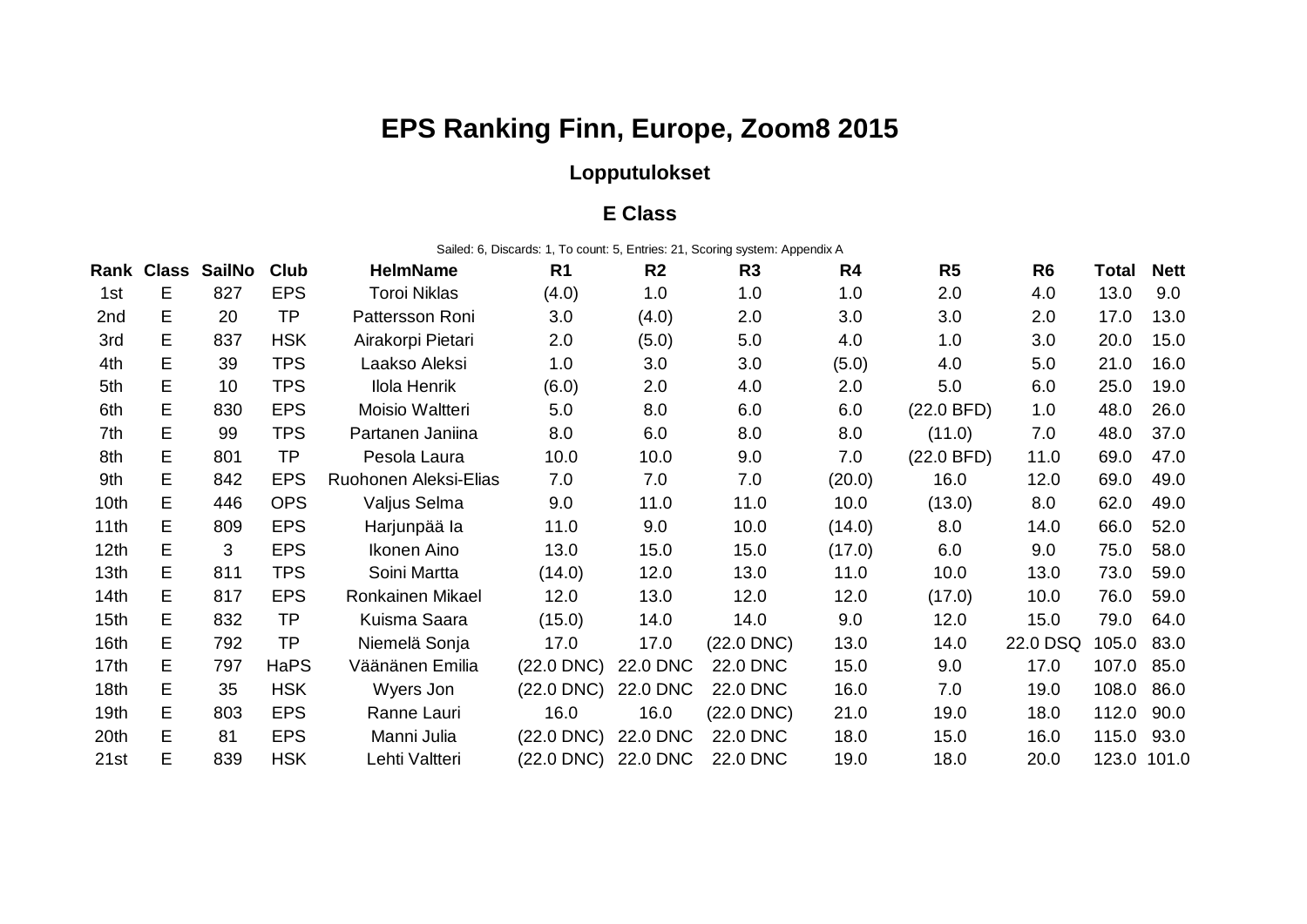### **FINN Class**

Sailed: 6, Discards: 1, To count: 5, Entries: 7, Scoring system: Appendix A

|     |             | Rank Class SailNo Club |            | <b>HelmName</b>    | R <sub>1</sub> | R <sub>2</sub> | R3      | R4      | R5  | R <sub>6</sub> | Гоtal | <b>Nett</b> |
|-----|-------------|------------------------|------------|--------------------|----------------|----------------|---------|---------|-----|----------------|-------|-------------|
| 1st | <b>FINN</b> | 218                    | <b>NJK</b> | Hyryläinen Mikael  | 1.0            | 1.0            | (3.0)   | 1.0     | 2.0 | 1.0            | 9.0   | 6.0         |
| 2nd | <b>FINN</b> | 229                    | <b>BSF</b> | Aalto-Setälä Ville | 2.0            | 3.0            | 2.0     | 2.0     | 1.0 | (4.0)          | 14.0  | 10.0        |
| 3rd | <b>FINN</b> | 99                     | <b>RPS</b> | Kylänpää Jesse     | $(8.0$ DNC $)$ | 2.0            | 1.0     | 3.0     | 4.0 | 2.0            | 20.0  | 12.0        |
| 4th | <b>FINN</b> | 226                    | <b>HSK</b> | Partinen Jukka     | $(8.0$ DNC $)$ | 6.0            | 4.0     | 4.0     | 3.0 | 3.0            | 28.0  | 20.0        |
| 5th | <b>FINN</b> | 227                    | <b>HSS</b> | Roos Ronnie        | 3.0            | 5.0            | (6.0)   | 5.0     | 6.0 | 6.0            | 31.0  | 25.0        |
| 6th | <b>FINN</b> | 112                    | <b>RPS</b> | Ajanko Seppo       | $(8.0$ DNC $)$ | 4.0            | 5.0     | 6.0     | 7.0 | 5.0            | 35.0  | 27.0        |
| 7th | <b>FINN</b> | 18                     | HSK        | Alanne Jukka       | $(8.0$ DNC $)$ | 8.0 DNC        | 8.0 DNC | 8.0 DNC | 5.0 | 7.0            | 44.0  | 36.0        |

#### **Zoom Class**

Sailed: 6, Discards: 1, To count: 5, Entries: 26, Scoring system: Appendix A

|       |      | Rank Class SailNo | Club        | <b>HelmName</b>           | R <sub>1</sub> | R <sub>2</sub> | R3              | R4     | R <sub>5</sub> | R <sub>6</sub> | Total | <b>Nett</b> |
|-------|------|-------------------|-------------|---------------------------|----------------|----------------|-----------------|--------|----------------|----------------|-------|-------------|
| 1st   | Zoom | 946               | <b>HSS</b>  | <b>Odrischinsky Elias</b> | 1.0            | 2.0            | 1.0             | (3.0)  | 1.0            | 1.0            | 9.0   | 6.0         |
| 2nd   | Zoom | 464               | <b>NJK</b>  | Dahlberg Alexandra        | 2.0            | 1.0            | 2.0             | 2.0    | (4.0)          | 3.0            | 14.0  | 10.0        |
| 3rd   | Zoom | 644               | <b>EMK</b>  | Ståhlberg Saara           | (7.0)          | 6.0            | 3.0             | 1.0    | 2.0            | 2.0            | 21.0  | 14.0        |
| 4th   | Zoom | 20                | <b>JVS</b>  | Korkolainen Tiina         | 4.0            | 3.0            | 4.0             | (14.0) | 5.0            | 6.0            | 36.0  | 22.0        |
| 5th   | Zoom | 645               | <b>EMK</b>  | Talvitie Veikka           | 5.0            | 8.0            | 8.0             | 6.0    | (14.0)         | 4.0            | 45.0  | 31.0        |
| 6th   | Zoom | 501               | <b>BS</b>   | Sandström Ellen           | 6.0            | 5.0            | 6.0             | 8.0    | (11.0)         | 7.0            | 43.0  | 32.0        |
| 7th.  | Zoom | 661               | <b>BSS</b>  | von Schoulz Sissel        | 3.0            | (14.0)         | 5.0             | 13.0   | 8.0            | 8.0            | 51.0  | 37.0        |
| 8th   | Zoom | 377               | <b>EPS</b>  | Ikonen Oiva               | 8.0            | 10.0           | 7.0             | 5.0    | (17.0)         | 10.0           | 57.0  | 40.0        |
| 9th   | Zoom | 651               | <b>EPS</b>  | Kario Hannu               | 9.0            | 9.0            | (13.0)          | 10.0   | 12.0           | 5.0            | 58.0  | 45.0        |
| 10th. | Zoom | 660               | <b>HSS</b>  | Ader Rasmus               | 10.0           | 7.0            | 10.0            | (12.0) | 10.0           | 12.0           | 61.0  | 49.0        |
| 11th  | Zoom | 475               | <b>TaPS</b> | Viitala Veikka            | 11.0           | 4.0            | 9.0             | (19.0) | 16.0           | 13.0           | 72.0  | 53.0        |
| 12th  | Zoom | 265               | <b>EPS</b>  | <b>Mellin Tuomas</b>      | 14.0           | 11.0           | 15.0            | 7.0    | 9.0            | (16.0)         | 72.0  | 56.0        |
| 13th. | Zoom | 303               | <b>ASS</b>  | <b>Blomqvist Filip</b>    | 13.0           | (21.0)         | 12.0            | 11.0   | 7.0            | 15.0           | 79.0  | 58.0        |
| 14th  | Zoom | 458               | <b>EMK</b>  | Heickell iivari           | 15.0           | 13.0           | $(27.0$ DNC $)$ | 4.0    | 6.0            | 25.0           | 90.0  | 63.0        |
| 15th  | Zoom | 601               | MP          | Soikkeli Saara            | 12.0           | 12.0           | 11.0            | 21.0   | 13.0           | (22.0)         | 91.0  | 69.0        |